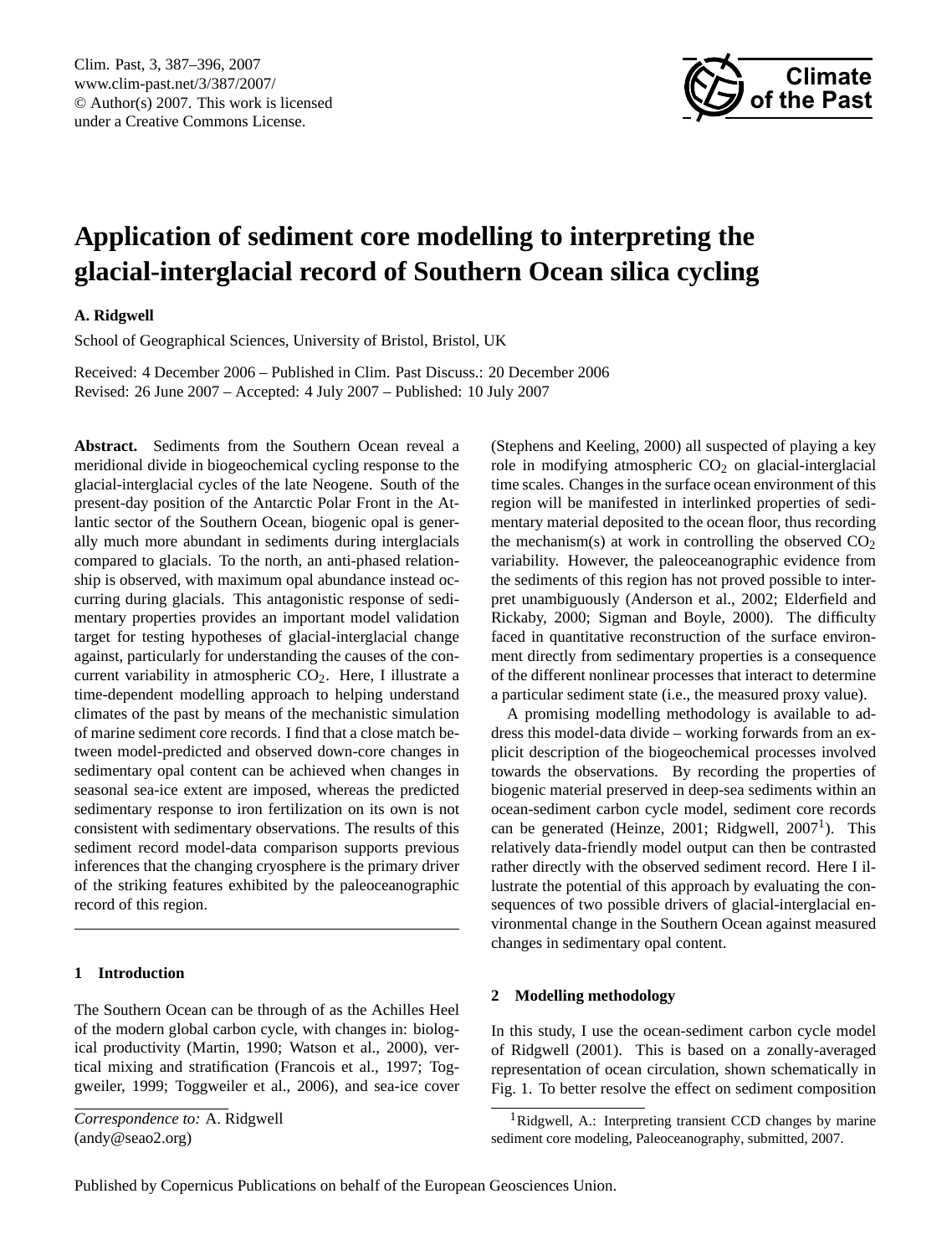

**Fig. 1.** Structure of the zonally-averaged model of marine biogeochemical cycling. Ocean circulation is delineated by blue arrows. The sub-division of the 2 southern-most zonal boxes in the underlying ocean circulation model into 6 boxes in the version employed here is highlighted in red.

of changes in sea-ice cover in the Southern Ocean, the two 7.5◦ zones south of 55◦ S in the parent model are sub-divided into a total of six sub-zones of width 2.5◦ as described in Ridgwell (2001). Each of these sub-zones is assumed to be characterized by the same vertical velocity as its parent zone with meridional velocities obtained by linear interpolation between 55◦ S and 62.5◦ S and extrapolation south of 62.5◦ S.

Overall, ocean-atmosphere biogeochemistry is similar to that used in previous work on the atmospheric  $CO<sub>2</sub>$  implications of glacial-interglacial (Watson et al., 2000) and anthropogenic (Ridgwell et al., 2002) changes in aeolian iron supply to the ocean. Tracers advected in the ocean component include total dissolved inorganic carbon (DIC), dissolved oxygen  $(O_2)$ , alkalinity, temperature, and salinity. Of these,  $CO<sub>2</sub>$  and  $O<sub>2</sub>$  are exchanged with a "well-mixed" atmosphere across the air-sea interface. The stable isotopes of carbon  $(^{12}C$  and  $^{13}C$ ) are treated separately, with all major fractionation processes between them taken into account. Three nutrients potentially limiting to biological activity in the ocean are considered; phosphate  $(PO_4)$ , silicic acid  $(H_4SiO_4)$ , and total dissolved iron (Fe). Nutrients, together with DIC and ALK, are taken out of solution in the sunlit surface ocean layer (euphotic zone) through biological action, and exported as particulate organic matter,  $CaCO<sub>3</sub>$ , and opal to deeper layers. As this particulate material settles through the water column, it is subject to remineralization processes, resulting in the release of dissolved constituent species to the ocean. Significant export of nutrients and carbon in the form of dissolved organic matter is not considered in this particular model.

Biogenic and detrital material reaching the ocean floor may undergo diagenetic alteration, with a further release of

dissolved species to the ocean, or it may be buried in accumulating sediments. To accomplish this, the ocean is everywhere underlain by a series of discrete sediment modules handling ocean-sediment interactions, in which the preservation of biogenic  $CaCO<sub>3</sub>$  and opal reaching the sediment surface is explicitly predicted. Loss of material through burial in the sediments is balanced over the long-term by prescribed inputs to the ocean representing continental weathering and geothermal processes (in the case of DIC, ALK, and  $H_4SiO_4$ ) as well as aeolian input at the surface (for Fe). For full description and evaluation of atmosphere-ocean-sediment carbon cycling in the model, readers are referred to Ridgwell (2001) and Ridgwell et al. (2002).

The configuration of deep-sea sediments is similar in nature to that of earlier box modelling work (Munhoven and Francois, 1996; Walker and Opdyke, 1995). Sediments are considered at 15 discrete water depths, spanning the depth of the ocean interior from 6000 m up to base of the euphotic zone  $(100 \,\mathrm{m})$ , for a total of 315 separate sedimentary modules (i.e., 15 for each of the 21 ocean grid points). Each sediment module comprises a single, 5 cm thick homogeneous surface layer, underlain by a series of 1 cm thick sub-layers, illustrated in Fig. 2. The surface layer represents the upper zone of the sediment where solid composition is near homogeneous with depth and where the primary diagenetic processes take place. Excess solid material is exported out of this surface layer (i.e., buried) and stored in a stack of sedimentary sub-layers lying immediately below. The presence of the stack enables the progressive erosion of material during times of net dissolution at the sediment surface to be accounted for, a process which is critical to the millennial-scale buffering of atmospheric  $CO<sub>2</sub>$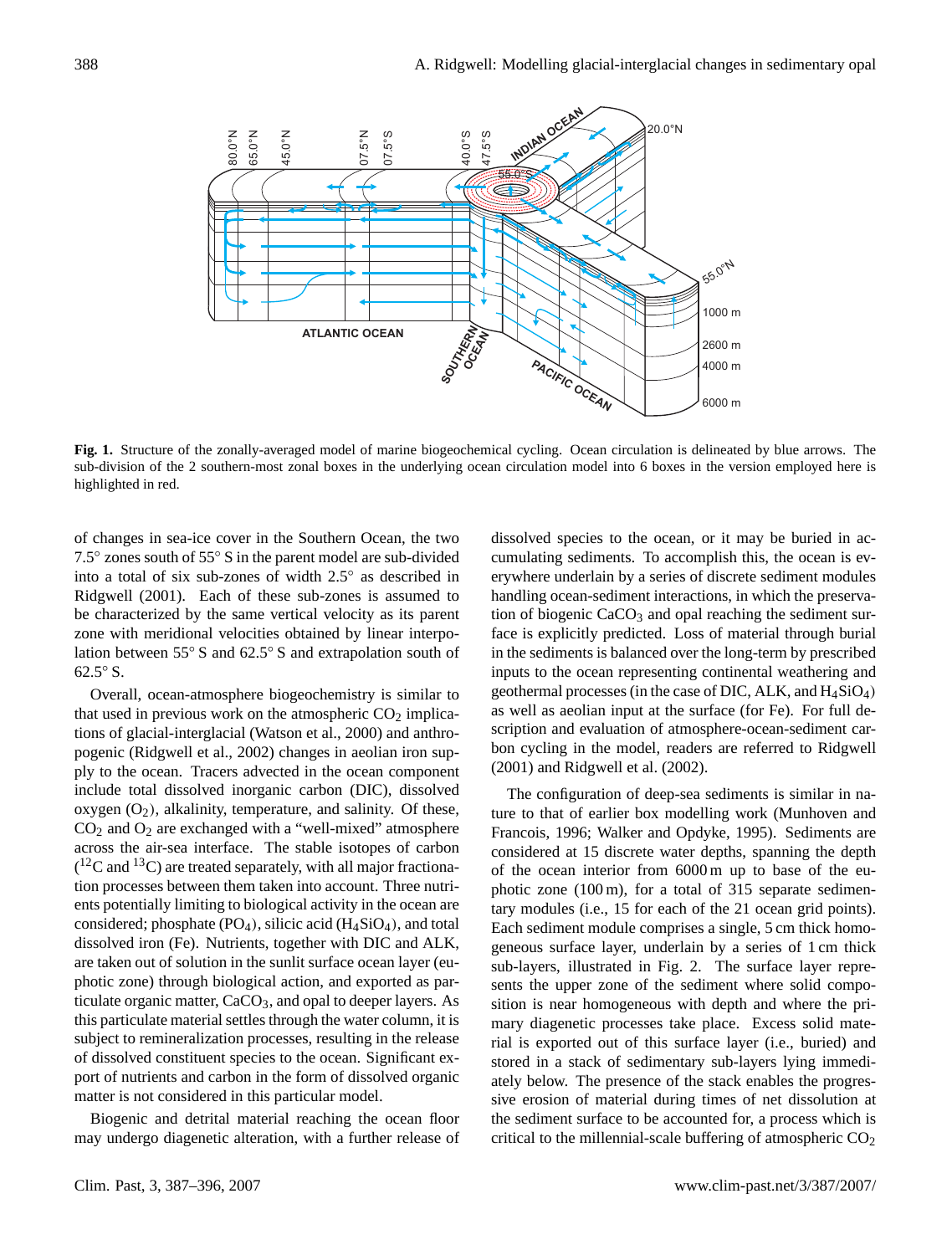

**Fig. 2.** Schematic of global biogeochemical cycling in the model and structure of the sediment modules. The initial state of the marine silica cycling is indicated, with fluxes (of Si as either silicic acid or biogenic opal) in units of Tmol Si yr<sup>-1</sup>. The positioning of the 15 sediment modules are indicated by dotted boxes with their structure shown to the right of the figure alongside the prescribed biodiffusion mixing profile. Each comprises a 5 cm thick surface layer in which diagenesis is assumed to take place, underlain by a stack of (1 cm thick) storage or sediment compositional "memory" layers. The preservation of calcium carbonate  $(CaCO<sub>3</sub>)$  in the sediments is also calculated (see, Ridgwell, 2001; Ridgwell and Hargreaves, 2007) but not shown in this schematic.

(Ridgwell and Hargreaves, 2007). It also provides a means of simulating how changes in the solid and isotopic composition of the sediments in response to global environmental change (glacial-interglacial cycles in this example) are recorded in the marine record.

In addition to the advective transfer of solids between the surface layer and the stack arising from net sedimentary accumulation/erosion, a transfer of material is prescribed between sub-layers representing the vertical mixing of solids by the action of benthic animals – bioturbation. The effect of bioturbation is modeled here as a quasi-diffusive process (Pope et al., 1996), with the mixing rate between pairs of layers in the sediment stack determined by a biodiffusion coefficient which decreases with an e-folding depth of 1 cm and has a maximum mixing rate at the top of the stack of 16 cm<sup>2</sup> kyr−<sup>1</sup> adapted from Peng et al. (1979) (and see Ridgwell, 2001). Mixing also occurs between the surface layer

and upper-most sediment stack layer. The prescribed biodiffusion profile is shown in Fig. 2.

One advantage that modelled sediment records have over the data is that the precise age of material deposited to the sediment surface is known. A numerical tracer of the time of deposition is used to tag material reaching the sediment surface, allowing a mean age for each sediment sub-layer to be tracked (Ridgwell, 2001). In this way, an internal agescale is generated, alleviating the need for the tuning of a  $\delta^{18}$ O stratigraphy to an orbital template (e.g., Bassinot et al., 1994).

The model is run over approximately four glacialinterglacial cycles (400 kyr) following an initial 150 kyr spinup. Ideally, ocean biogeochemical processes would be informed by a suite of surface environmental boundary conditions (such as dust flux and sea-ice extent) generated internally within an integrated Earth system model. Instead,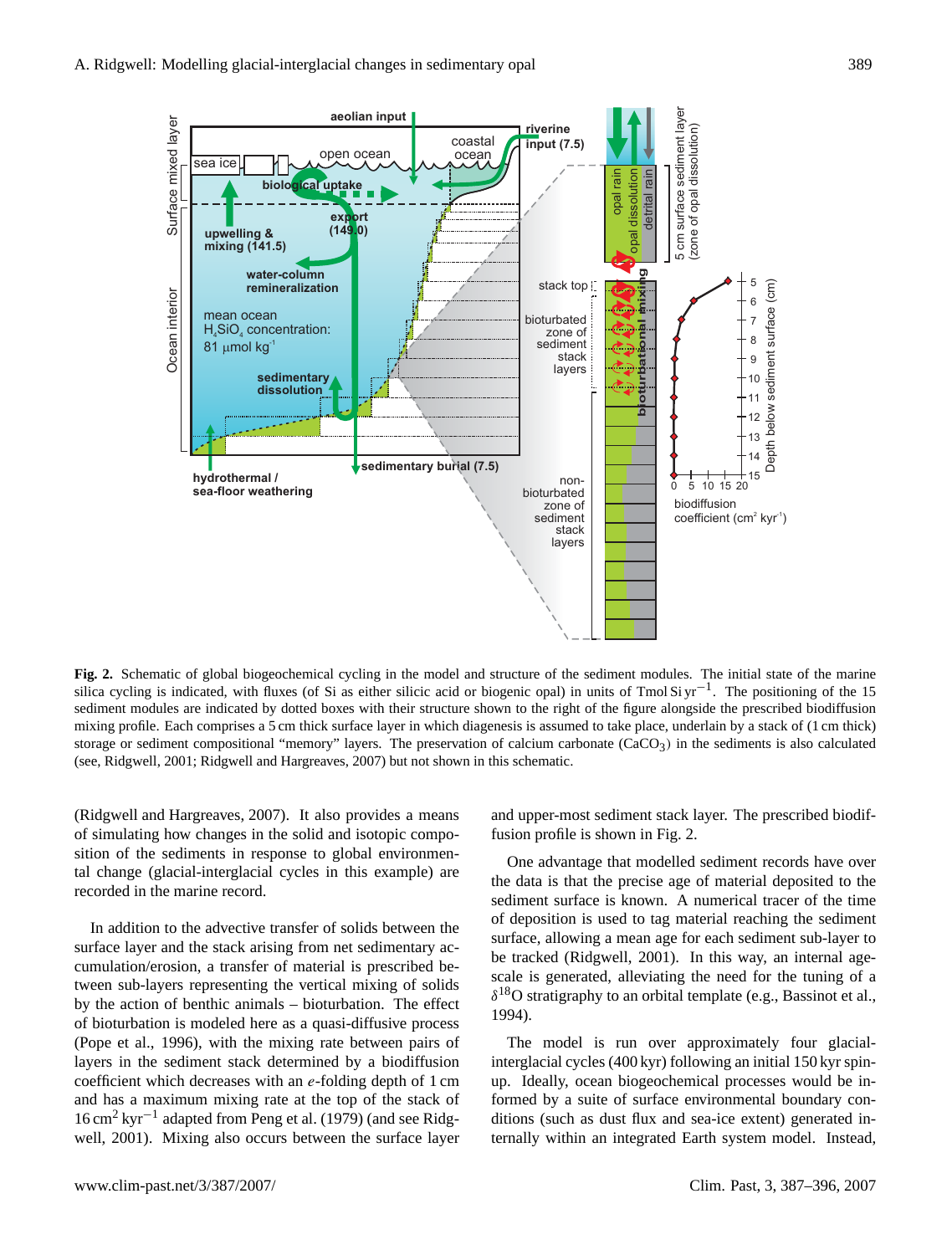

**Fig. 3.** Influence of glacial-interglacial variability in aeolian Fe supply on the sedimentary opal record of the Southern Ocean. Warm (interglacial) and cold (peak glacial) marine isotope stages (Bassinot et al., 1994) are highlighted in orange and blue, respectively. Left-hand panel: dust flux forcing (Watson et al., 2000) applied to the region 47.5◦ S to 70◦ S in the model. The middle 3 panels show observed (thick green line, top axis scale) and model-predicted (red line, bottom axis scale) down-core variability in wt% opal content for sediment cores lying either side of the APF. Observed data is based on cores: RC13-259 (53.9◦ , 04.9◦ W), RC13-254 (48.6◦ S, 05.6◦ W), and V22-108 (43.2◦ S, 03.2◦ W), all taken from the Atlantic Sector of the Southern Ocean (Charles et al., 1991; Mortlock et al., 1991). Core RC13-259 exhibits an anomalous pattern through Stages 3 and 4 compared to other cores south of the APF in this area (Mortlock et al., 1991), a result of a hiatus occurring around this level (Anderson, R. F., personal communication). Data from the nearby core RC11-77 (L. H. Burckle, personal communication) is therefore spliced into the interval ∼12–90 kyr BP, marked in dark green. Each synthetic core is recovered from a grid point having approximately the same frontal coordinate (Chase et al., 2003), that is, a similar relative latitude to the position of the APF in the model (taken to be 55◦ S) as the real cores (where the observed APF in the Atlantic sector of the Southern Ocean is ∼50◦ S (Mortlock et al., 1991)). The simulated sediment core wt% opal signal is plotted using an internal age stratigraphy (Ridgwell 2001). Far right-hand panel shows observed (black dotted line with blue circles marking the data points) (Petit et al., 1999) and model simulated (red line) atmospheric  $CO<sub>2</sub>$ .

because this particular model lacks an interactive climate component, a time history of surface environmental boundary conditions is generated by the transformation of paired paleoclimatic reconstructions (made at discrete time slices)

by a suitable continuous proxy signal – e.g., see Ridgwell (2001), Watson et al. (2000), or Köhler and Fischer (2006).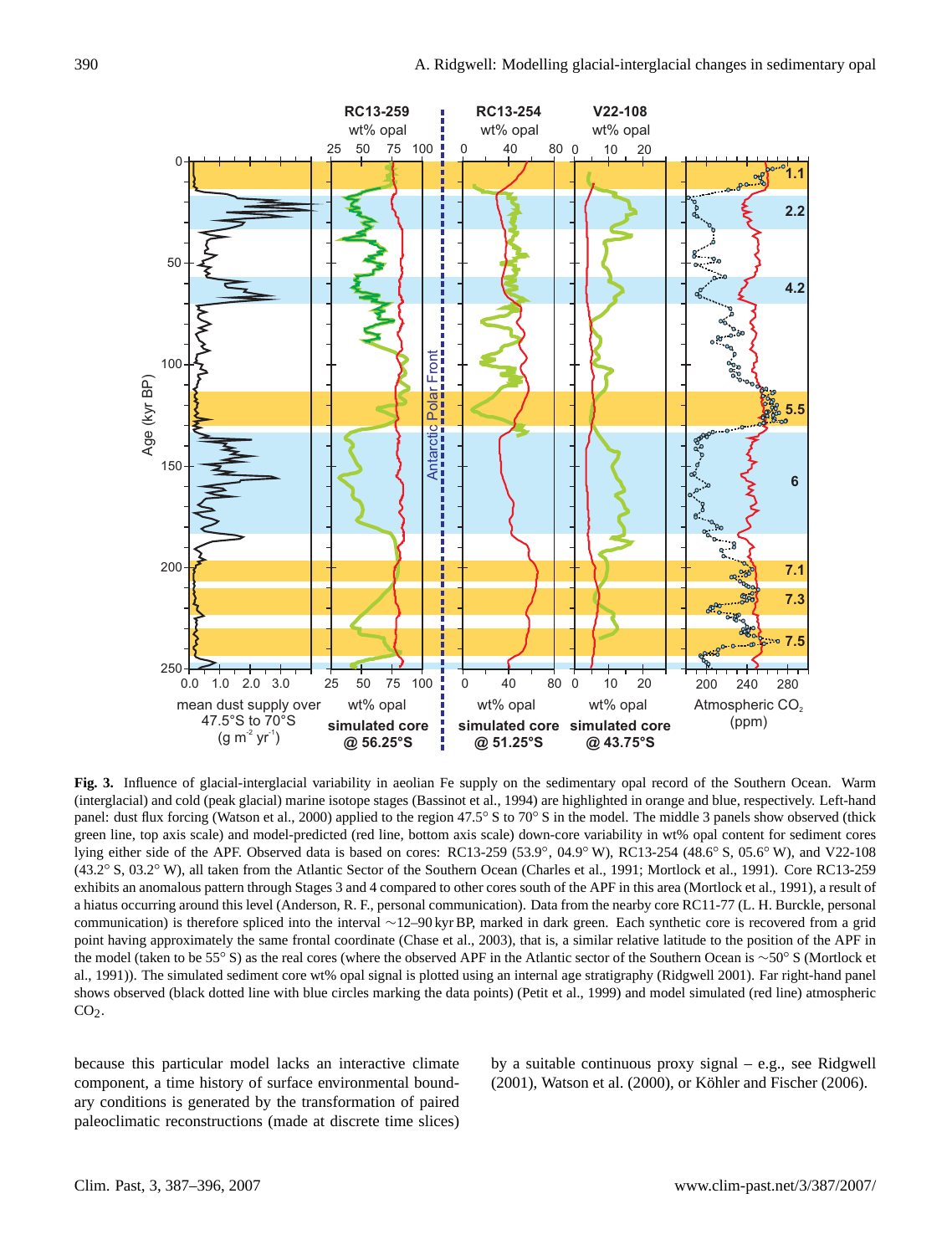#### **3 Testing hypotheses for G-I change using synthetic sediment cores**

Records of biogenic opal content in deep-sea sediments from the Atlantic sectors of the Southern Ocean reveal a pronounced meridional asymmetry (Charles et al., 1991; Mortlock et al., 1991; Kumar et al., 1995; Anderson et al., 1998), with glacial-interglacial changes in composition of sites lying approximately either side of the position of the presentday Antarctic Polar Front (APF) being opposite in sign (e.g., see Fig. 3). To the south, interglacial-age sediments are characterized by higher opal contents than that which occurs during glacial periods, while to the north, it is glacial sediments that are the more opal-rich. These changes are paralleled by indicators of Si utilization (De La Rocha et al., 1999), suggesting that the antagonistic sedimentary response in wt% opal primarily reflects a change in the surface ocean environment and biogenic opal export. I now force the model with time varying glacial-interglacial changes in surface ocean boundary conditions and analyse the resulting signals contained in the simulated sediment core records to help interpret these observations.

#### 3.1 Aeolian iron supply

Enhanced aeolian iron supply to the glacial Southern Ocean has been hypothesized to drive a stronger biological pump and lower the concentration of  $CO<sub>2</sub>$  in the atmosphere (Martin, 1990). Although considerable uncertainties remain regarding the operation of the iron cycle in this region (Ridgwell and Watson, 2002), results from ocean carbon cycle models go some way to supporting the iron hypothesis and suggest that changes in dust supply may have been responsible for anywhere between 5 and 45 ppm of the observed glacial-interglacial variability in atmospheric  $CO<sub>2</sub>$  (Archer et al., 2000; Bopp et al., 2003; Watson et al., 2000). Changes in iron availability at the ocean surface may be potentially intertwined with glacial-interglacial changes in opal accumulation in the underlying sediments as follows. The physiological effects of enhanced Fe availability on diatom cellular composition and more efficient utilization of silicic acid (Watson et al., 2000) has been hypothesized to lead to "leakage" (increased transport) of  $H_4SiO_4$  to lower latitudes during glacials (Brzezinski et al., 2002; Matsumoto et al., 2002). This might potentially help explain the reduction in opal accumulation observed to the south of the APF (Sigman and Boyle, 2000), but increased to the North. To test whether aeolian iron supply plays a fundamental controlling role in the export of opal from the surface ocean of this region, the model is forced with a varying dust flux signal to the Southern Ocean (47.5–70.0◦ S) following Watson et al. (2000). The forcing function together with the resulting predicted changes in the last 250 thousand years of sediment accumulation in the Southern Ocean are shown in Fig. 3.

South of the APF, a change in aeolian iron supply has little effect on sedimentary opal content, while to the north, model sediments are strongly anti-phased with the data. Although organic carbon export in the model is enhanced by  $\sim$ 100% south of the APF as a result of increased Fe availability during the last glacial, the model-parameterized effect of Fe availability on Si utilization efficiency by diatoms (manifested in the Si:C export ratio (Ridgwell, 2001)) restricts the increase in opal export to just ∼34%. The increased opal rain to the sediments is partly offset by a 14% draw-down of the glacial silicic acid  $(H_4SiO_4)$  inventory compared to the subsequent (present) interglacial, which enhances opal dissolution rates. There is also an increase in the dust dilution of opal during the glacial which further decouples the change in wt% opal recorded in the sediments from the opal rain rate. The net result is that there is relatively little imprint of higher productivity on the sedimentary opal record at this location.

To the north, a slight reduction in advected Si supply coupled with greater Si utilization efficiency during glacial times combine to produce a substantial decrease in opal accumulation, contrary to the data. While different assumptions regarding the dependence of Si:C export ratios on Fe availability could conceivably improve the simulation, it is unlikely that a simultaneous match could be achieved to the data both north and south of the APF.

Of the total ∼90 ppm amplitude of glacial-interglacial  $CO<sub>2</sub>$  variabilty, 27 ppm is explained by this mechanism. The model predicted phasing between decreases in dust forcing and initial increases in  $CO<sub>2</sub>$  is consistent with observations as previously found (Watson et al., 2000) despite arguments that an apparent lag in response of up to ∼5 kyr exists (Broecker and Henderson, 1998). This can be understood in terms of a highly non-linear response of the carbon cycle to dust (Ridgwell and Watson, 2002; Gaspari et al., 2006). Thus, although the effects of dust are consistent with the timing of the observed intra-glacial variability in atmospheric  $CO<sub>2</sub>$ , the sedimentary (opal) record is not consistent with the iron hypothesis as a sole driver of biogeochemical changes in the Southern Ocean between glacials and interglacials.

#### 3.2 Sea-ice extent

Reconstructions of the cryosphere at the time of the Last Glacial Maximum (LGM) indicate that seasonal sea-ice cover was much more extensive than today in the Southern Ocean. In addition to being suggested as exerting a strong control on atmospheric  $CO<sub>2</sub>$  (Stephens and Keeling, 2000), this surface environmental change is also central to explanations for the observed paleoceanographic features of this region (Anderson et al., 2002; Charles et al., 1991; Crosta and Shemesh, 2002; Sigman and Boyle, 2000). However, the highly non-linear nature of sedimentary opal preservation (Archer et al., 2000; Ridgwell et al., 2002) and the unobvious coupling relationship between opal export and seaice cover (Chase et al., 2003) point to the need for analysis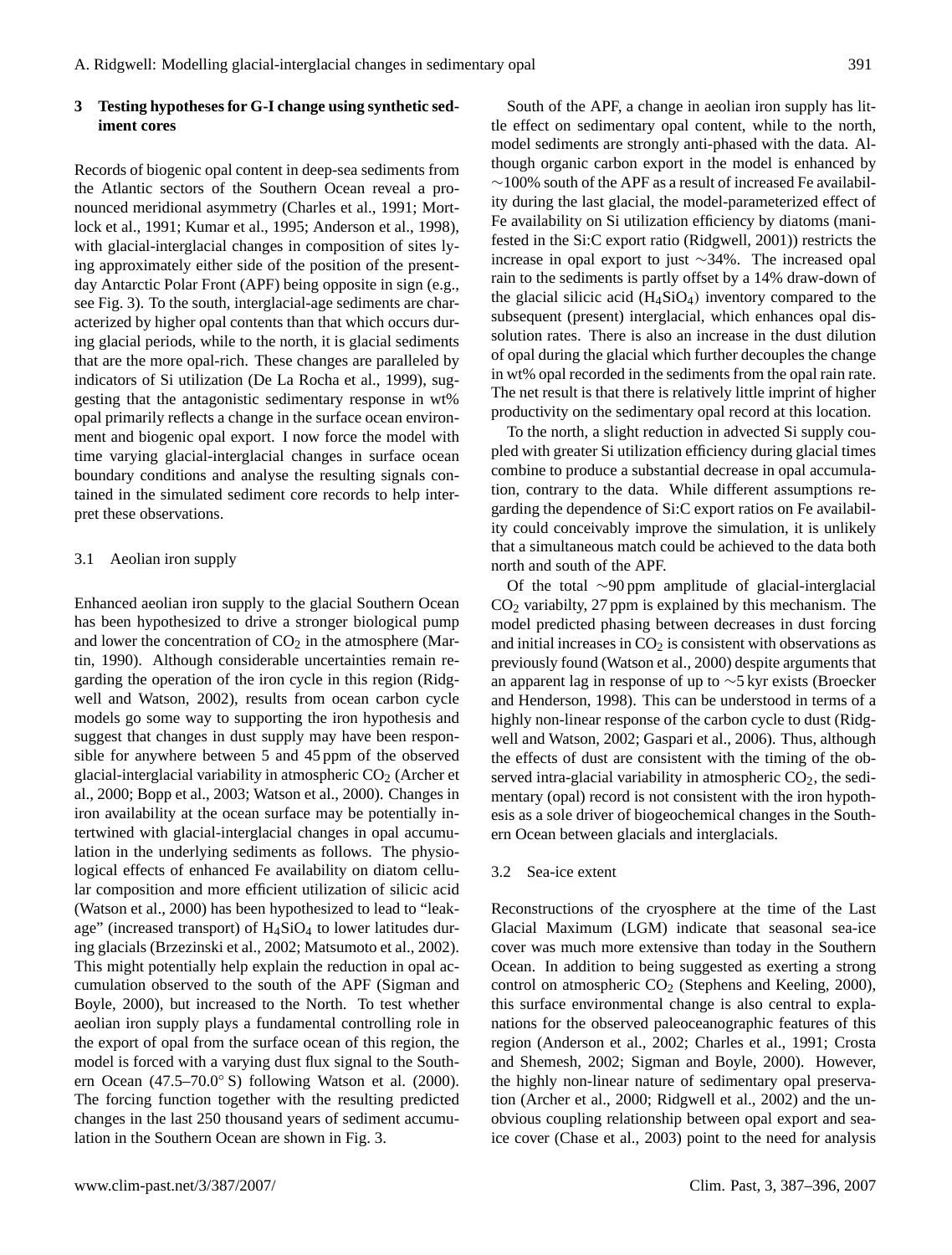

**Fig. 4.** The influence of glacial-interglacial variability in the seasonal limits of sea-ice extent on sedimentary opal content. Left-hand panel: change in maximum/wintertime (continuous line) and minimum/summertime (dotted line) fractional sea-ice cover applied to the model Southern Ocean (shown averaged over all model grid points lying south of the APF). Other panels as per Fig. 3. Note the shift in the wt% opal scale for the simulated core at 51.25° S relative to observations (RC13-254). The effect on wt% opal variability and atmospheric  $CO<sub>2</sub>$ of applying an alternative forcing assumption of CLIMAP winter-time sea-ice extent but with fixed modern summer-time extent is shown as a red dotted line.

within a numerical model to quantify whether changes in seaice extent could give rise to the observed features of the opal record.

As an illustration of how the cryosphere can modulate the sedimentary record, seasonal sea-ice limits are now modified in the model with present-day wintertime and summertime fractional sea-ice coverage of each model grid point taken from CLIMAP (CLIMAP, 1976) and interpolated at intermediate months according to monthly insolation. The maximum and minimum seasonal limits are then varied over the course of approximately four glacial-interglacial cycles, taking information regarding the timing and rate of change

In contrast to the large decrease in atmospheric  $CO<sub>2</sub>$ (>45 ppm) reported in a box model of the ocean carbon cycle (Stephens and Keeling, 2000), a relatively muted response (∼7 ppm) is found here to increased glacial sea-ice

(Gildor amd Ghil, 2002).

from the Vostok temperature record (Petit et al., 1999) and taking the absolute amplitude of the envelope from the difference between present-day and LGM CLIMAP reconstructions (Fig. 4). This assumes that a first-order correspondence exists between sea-ice cover and Antarctic air temperature, an assumption supported by coupled climate model results

cover in the Southern Ocean (Fig. 4). This disparity may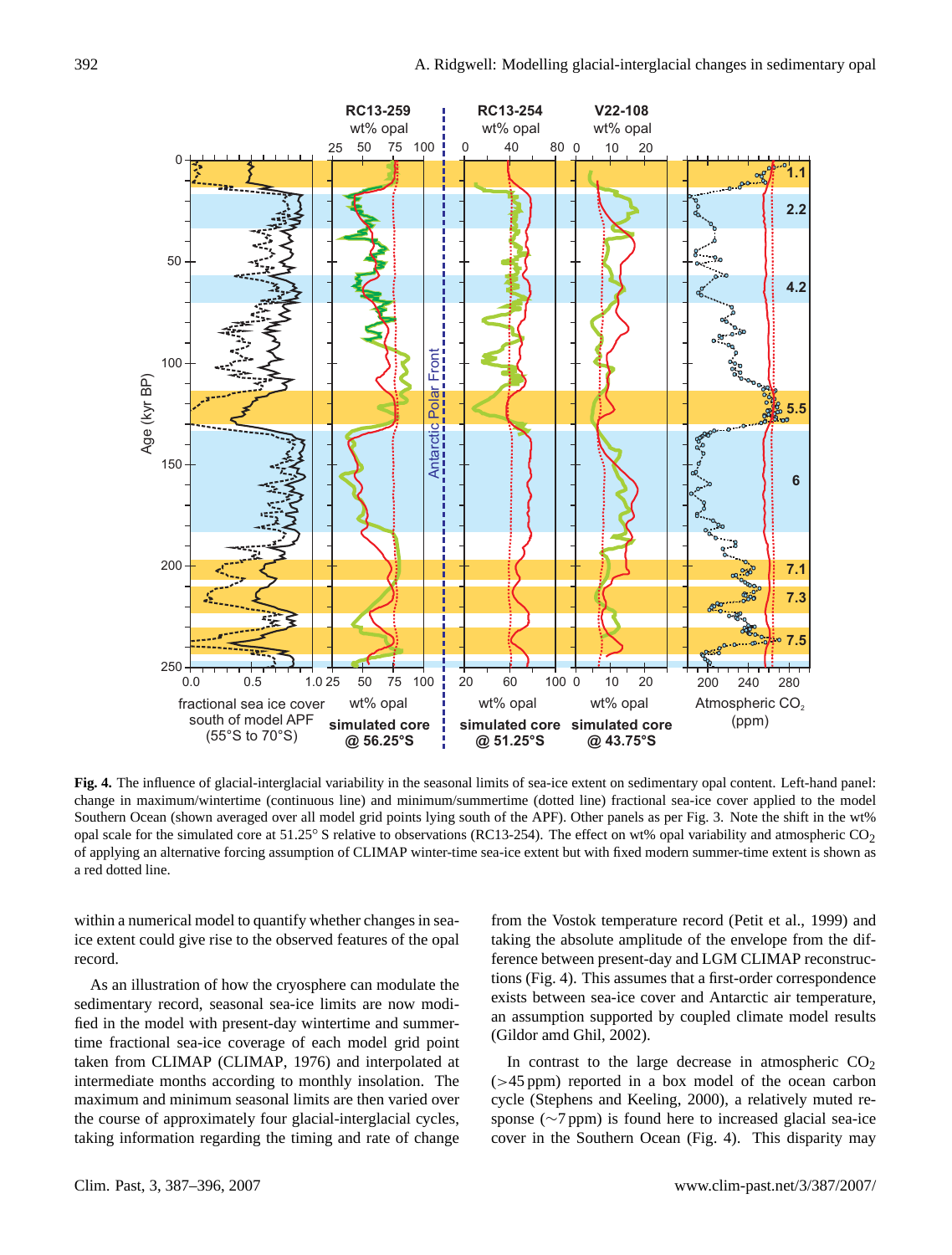

**Fig. 5.** The effect of both dust and seasonal sea-ice limits combined. Sediment core record and atmospheric CO<sub>2</sub> panels as per Fig. 3.

be a consequence of the lack of any explicit representation of equatorial up-welling zones (regions of intense  $CO<sub>2</sub>$  outgassing in the modern ocean (Takahashi et al., 1997)) in more highly idealized box models which can result in the Southern Ocean becoming the dominant source of  $CO<sub>2</sub>$  to the (modern) atmosphere (Stephens and Keeling, 2000). While the sea-ice forcing has little apparent impact on the global carbon cycle it does drive a marked change in sediment composition as shown in Fig. 4. Some of the primary features of the opal record are now well reproduced, particularly the transitions into and out of cold glacial stages (e.g., 2.2, 4.2, 6) and immediately following glacial inception in RC13-259. Crucially, the characteristic antagonistic variability either side of the APF is captured. This is a simple consequence of increased seasonal sea-ice cover south of the APF restricting biogenic export during glacials, with previously utilized nutrients advected northwards and fuelling greater (mainly diatom) export to the north (Anderson et al., 2002).

Recent reconstructions of the past state of the cryosphere have suggested that the minimum (summer-time) limit may have been little changed (e.g., Crosta et al., 1998; Gersonde et al., 2005). I have therefore tested the sensitivity of model predictions to assumptions about LGM sea-ice cover in an additional experiment in which the CLIMAP reconstruction is again used to inform the winter-time extent in the model, but the summer-time extent is now fixed at modern. The resulting recorded variability in wt% opal exhibits the same anti-phased response either side of the APF (Fig. 4). However, the amplitude of the variability is now substantially reduced.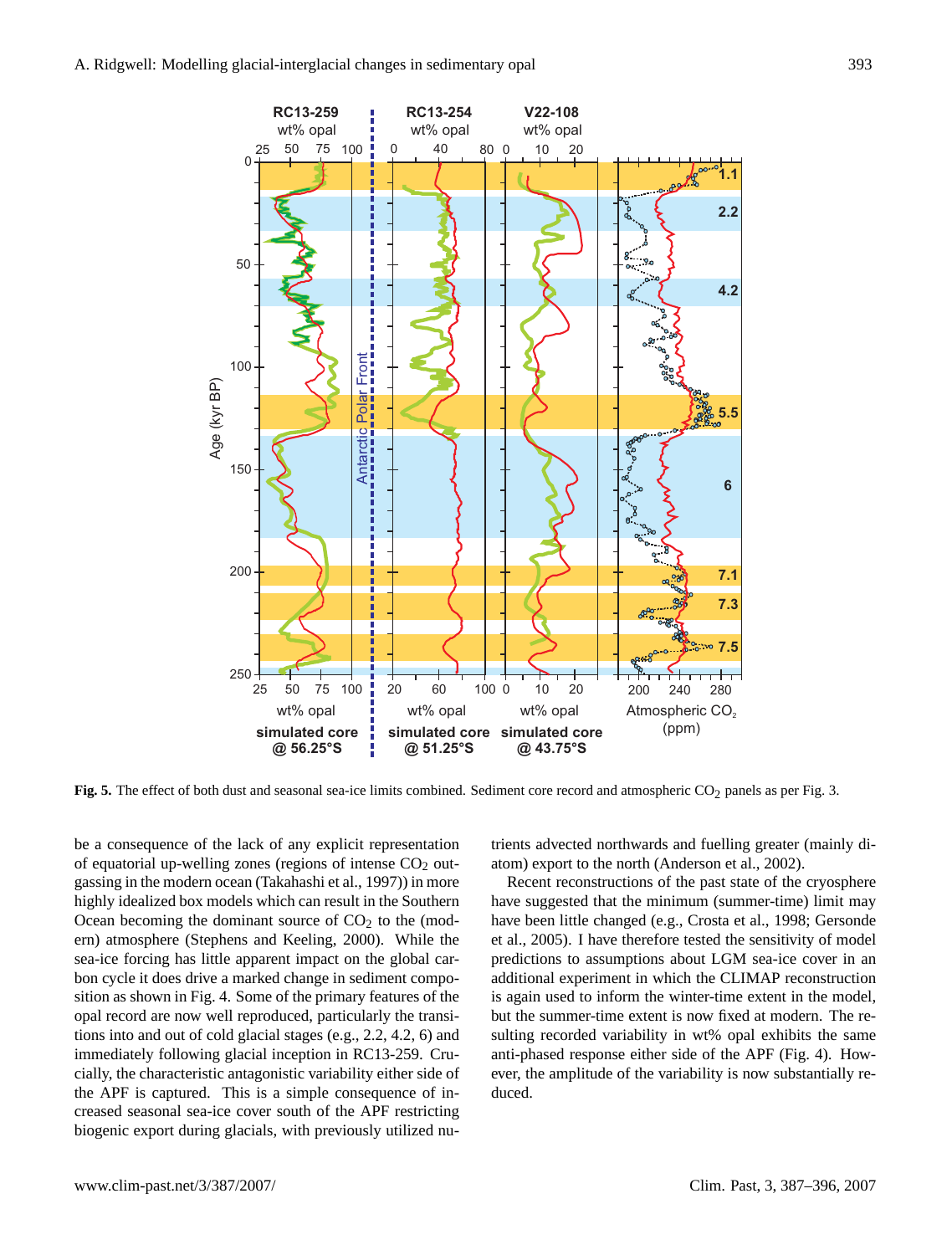3.3 Changes in iron fertilization and sea-ice extent combined

Simultaneously applying both dust and sea-ice extent forcings leads to a further improvement in down-core opal variability, shown in Fig. 5. Of the total ∼90 ppm amplitude of glacial-interglacial  $CO<sub>2</sub>$  variabilty, 35 ppm is explained by these two mechanisms together.

## **4 Discussion**

The information contained in the model sediments is determined by processes and environments representing large spatial means. In contrast, cores recovered from the deep sea may be influenced by local processes such as up-welling (Bertrand et al., 1996) and sediment redistribution by bottom currents (Bareille et al., 1994). Moreover, in order to maximize the temporal resolution of core data, drilling locations are often chosen where such local processes result in enhanced sedimentation rates. Close model-data correspondence in the absolute values of opal content is thus not expected a priori.

Despite these caveats, the match for core RC13-259 (Fig. 5) is surprisingly good, lending confidence to the plausibility of the model assumptions. It should be noted that the sedimentary response to glacial-interglacial perturbation has not been "tuned" in any way – adjustment of unconstrained parameter values is undertaken only in order to achieve a reasonable present-day ocean-sediment steady state (Ridgwell, 2001). Nor is there anything unique about the particular opal records chosen – alternative choices of pairs of observed and synthetic cores are found to exhibit similar matches. All 6 cores from north of the Antarctic Polar Front (APF) presented by Mortlock et al. (1991), show a relatively coherent glacial-interglacial pattern which is anti-phased with the 5 cores from south of the APF, which also exhibit a coherent pattern between themselves. Thus, it seems unlikely that the model-data comparison presented here is compromised by changes in sediment focusing or lateral transport. Indeed, the differences in <sup>230</sup>Th normalized opal flux between LGM and Holocene presented by Kumar et al. (1995) on the same cores as used here (i.e., RC13-259, RC13-254, V22-108) are consistent with the changes in wt% opal (Mortlock et al., 1991), and exhibit the same anti-phased relationship either side of the APF. However, in locations where lateral transport has been quantified and is important, in principal one could impose a sediment focussing factor in the model on the predicted particulate settling fluxes at the ocean-sediment interface (i.e., prior to calculating opal preservation in the sediments), which would enable the model-data comparison to be still carried out on the same terms as the data.

Combined, the two surface ocean forcings lead to a slightly better simile of the opal data than does changing seaice alone. This beneficial interaction is not obvious from the effects of the two mechanisms in isolation, demonstrating the additional value of a mechanistic modelling approach. Isotopic tracers can also be incorporated alongside bulk sediment fractions in the modelled cores (Ridgwell, 2001). For instance, simulations made of down-core variability in planktonic foraminiferal  $\delta^{13}$ C (not shown) suggest that sea-ice can also explain virtually all of the ∼1‰ increase associated with the last deglacial transition exhibited by RC13-259 (Mortlock et al., 1991), consistent with interpretations of diatombound organic matter  $\delta^{13}$ C (Crosta and Shemesh, 2002). Explicit simulation of  $\delta^{15}N$  would allow the biogeochemical effects of further mechanisms such as ocean stratification (Crosta and Shemesh, 2002; Francois et al., 1997; Sigman and Boyle, 2000) to be disentangled from the sedimentary record.

Where the three sub Antarctic sectors are resolved in the model (Fig. 1), significant inter-sector differences are predicted with the amplitude of opal variability in the Pacific sector (not shown) only about ∼30–40% of that occurring at the same latitude in the Atlantic. It is also tempting to speculate on the relationship between the assumptions made regarding glacial summer-time sea-ice extent and the predicted amplitude of opal variability recorded in the sediments. Glacial-interglacial changes in wt% opal of a comparable magnitude to observations requires that glacial summer-time sea-ice extent is not drastically different from the CLIMAP reconstruction in the Atlantic sector of the Southern Ocean. Although the summer limit is known to be over-estimated in CLIMAP (e.g., Gersonde et al., 2005), there is evidence for the "sporadic occurrence" of sea-ice reaching almost as far as the modern position of the APF. Making the assumption of little glacial-interglacial change in summer-time sea-ice extent as concluded by Gersonde et al. (2005) for the Indian sector, results in little opal variability in the model. This is consistent with the general absence of pronounced differences in opal accumulation across the deglacial transition observed in the Indian sector (Dezileau et al., 2003).

One should recognize that the simplicity of the coarse resolution zonally-averaged model used here severely limits its ability to make deductions about different reconstructions of LGM sea-ice extent. In addition, no account is taken of changes in biogeochemical cycling due to the replacement of open ocean with seasonal ice zone ecosystems (Abelmann et al., 2006). The relationship between summer-time sea-ice extent and opal variability exhibited by model should thus be treated with caution. However, the results presented here hold out the prospect that within a fully sectorally-resolved (3-D) ocean circulation model of marine biogeochemical cycling (e.g., GENIE-1 (Ridgwell et al., 2007; Ridgwell and Hargreaves, 2007)); reconstruction of glacial-interglacial changes in sea-ice extent might be refined by means of simulation of the spatial and temporal patters of opal accumulation. This would be particularly valuable for the summertime extent in the Pacific sectors of the Southern Ocean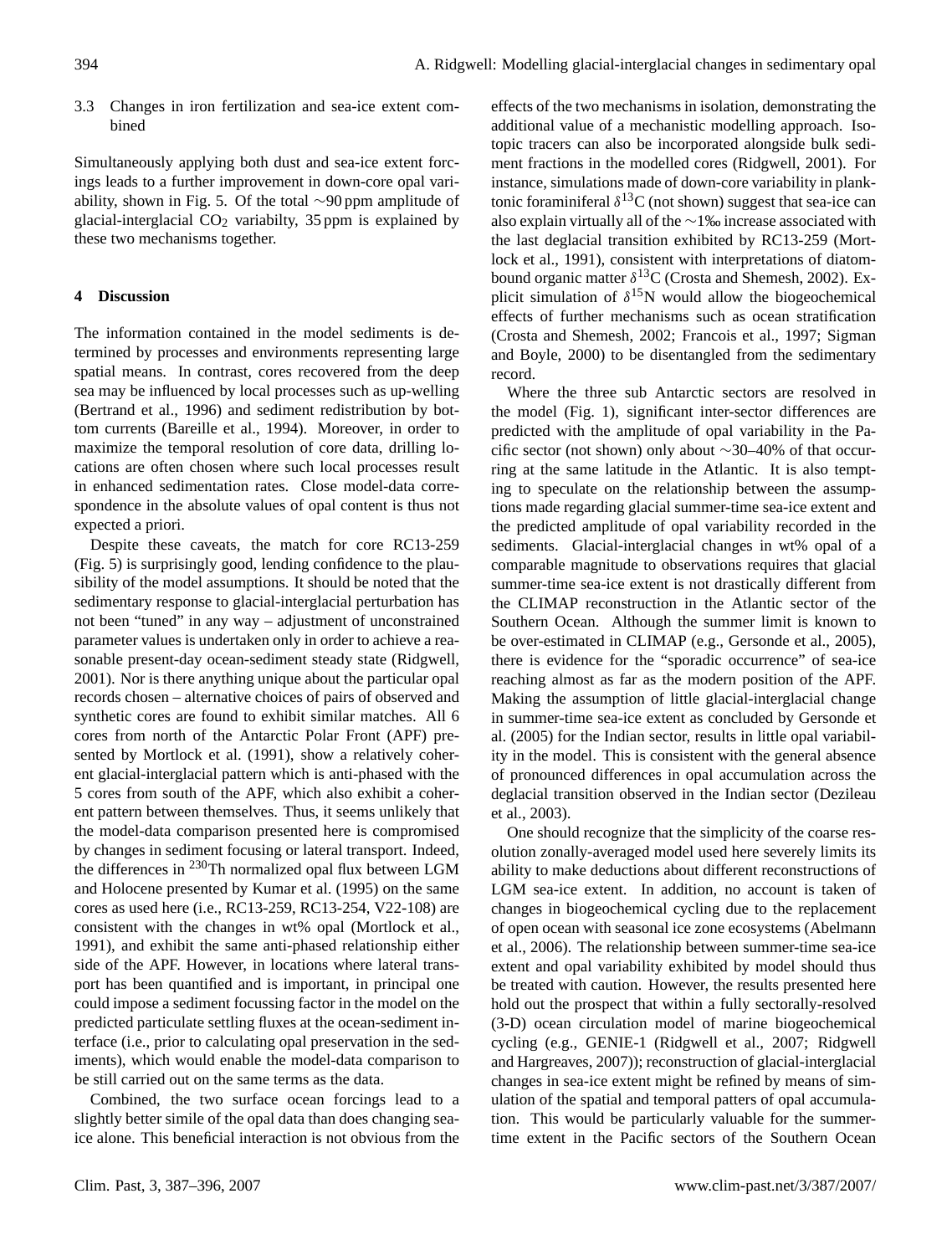which has proved difficult to reconstruct to date (Gersonde et al., 2005). Furthermore, by calibrating the sea-ice/opal accumulation relationship in the model against LGM reconstructions of sea-ice extent and observed sedimentary opal distributions, it might be possible to extend back in time estimates of changes in sea-ice extent through several glacialinterglacial cycles.

#### **5 Conclusions**

A full understanding of the mechanisms responsible for glacial-interglacial changes in the global carbon cycle as exemplified by ice-core records of atmosphere  $CO<sub>2</sub>$  still elude us. Given the substantial uncertainties in some of the key components of the global carbon cycle and the wide variety of different hypotheses proposed to account for the glacial control of  $CO<sub>2</sub>$ , improved use of data constraints is vital for constraining and informing modelling work. The results presented here demonstrate that comparisons made between synthetic sediment cores and paleoceanographic data can provide important additional insights into the processes involved in glacial-interglacial change. Although in isolation, reduced aeolian iron supply can explain a significant (5 to 45 ppm) fraction of the initial observed deglacial increase in CO<sup>2</sup> (Archer et al., 2000; Bopp et al., 2003; Ridgwell, 2001; Watson et al., 2000), the synthetic sediment records highlight the existence of important omissions from this simplistic picture. Changes in the seasonal limits of sea-ice can account for much of the missing sedimentary control. This suggests that the opal record is closely linked to the Antarctic climate signal, mediated by changes in the seasonal limits of sea-ice extent. By generating a model output that is comparable to the nature of the observed data, synthetic sediment cores provide a powerful means of quantifying past climatic changes and compliment more traditional ways of interpreting the paleoceanographic record.

*Acknowledgements.* A. Ridgwell acknowledges the Royal Society for support under a University Research Fellowship, and offers thanks to G. Munhoven and an anonymous referee, as well as to the editor, J. Guiot, for helpful suggestions and reviewing.

Edited by: J. Guiot

#### **References**

- Abelmann A., Gersonde, R., Cortese, G., Kuhn, G., and Smetacek, V.: Extensive phytoplankton blooms in the Atlantic sector of the glacial Southern Ocean, Paleoceanography, 21, 1013, doi:10.1029/2005PA001199, 2006.
- Anderson, R. F., Kumar, N., Mortlock, R. A., Froelich, P. N., Kubik, P., et al.: Late-Quaternary changes in productivity of the Southern Ocean, J. Mar. Syst., 17, 497–514, 1998.
- Anderson, R. F., Chase, Z., Fleisher, M. Q., and Sachs, J.: The Southern Ocean's biologial pump during the Last Glacial Maximum, Deep-Sea Res. Pt. II, 49, 1909–1938, 2002.
- Archer, D., Winguth, A., Lea, D., and Mahowald, N.: What caused the glacial/interglacial atmospheric  $pCO<sub>2</sub>$  cycles?, Rev. Geophys., 38, 159–189, 2000.
- Bareille, G., Grousset, F. E., Labracherie, M., Labeyrie, L. D., and Petit, J. R.: Origin of detrital fluxes in the southeast Indian Ocean during the last climatic cycle, Paleoceanography, 9, 799–819, 1994.
- Bassinot, F. C., Labeyrie, L. D., Vincent, E., Quidelleur, X., Shackleton, N. J., and Lancelot, Y.: The astronomical theory of climate and the age of the Brunhes-Matuyama magnetic reversal, Earth Planet. Sci. Lett., 126, 91–108, 1994.
- Bertrand, P., Shimmield, G., Martinez, P., Grousset, F., Jorissen, F., et al.: The glacial ocean productivity hypothesis – The important of regional temporal and spatial studies, Mar. Geol., 130, 1–9, 1996.
- Bopp, L., Kohfeld, K. E., Le Quere, C., and Aumont, O.: Dust impact on marine biota and atmospheric  $CO<sub>2</sub>$  during glacial periods, Paleoceanography, 18, 1046, doi:10.1029/2002PA000810, 2003.
- Brzezinski, M. A., Pride, C. J., Franck, V. M., Sigman, D. M., Sarmiento, J. L., et al.: A switch from Si(OH)<sub>4</sub> to  $NO_3^-$  depletion in the glacial Southern Ocean, Geophys. Res. Lett., 29, 1564, doi:10.1029/2001GL014349, 2002.
- Broecker, W. S. and Henderson, G. M.: The sequence of events surrounding Termination II and their implications for the cause of glacial-interglacial  $CO<sub>2</sub>$  changes, Paleoceanography, 13, 352– 364, 1998.
- Charles, C. D., Froelich, P. N., Zibello, M. A., Mortlock, R. A., and Morley, J. J.: Biogenic opal in Southern Ocean sediments over the last 450,000 years: Implications for surface water chemistry and circulation, Paleoceanography, 6, 697–728, 1991.
- Chase, Z., Anderson, R. F., Fleisher, M. Q., and Kubik, P. W.: Accumulation of biogenic and lithogenic material in the Pacific sector of the Southern Ocean during the past 40,000 years, Deep-Sea Res. Pt. II, 50, 799–832, 2003.
- CLIMAP project members: The surface of the ice-age Earth, Science, 191, 1131–1137, 1976.
- Crosta, X., Pichon, J. J., and Burckle, L. H.: Reappraisal of Antarctic seasonal sea-ice at the Last Glacial Maximum, Geophys. Res. Lett., 25, 2703–2706, 1998.
- Crosta, X. and Shemesh, A.: Reconciling down core anticorrelation of diatom carbon and nitrogen isotopic ratios from the Southern Ocean, Paleoceanography, 17, 1010, doi:10.1029/2000PA000565, 2002.
- De La Rocha, C. L., Brzezinski, M. A., DeNiro, M. J., and Shemesh, A.: Silicon-isotope composition of diatoms as an indicator of past oceanic change, Nature, 395, 680–683, 1999.
- Dezileau L., Bareille, G., and Reyss, J. L.: The  $^{231}Pa^{230}Th$  ratio as a proxy for past changes in opal fluxes in the Indian sector of the Southern Ocean, Mar. Chem., 81, 105–117, 2003.
- Elderfield, H. and Rickaby, R. E. M.: Oceanic Cd/P ratio and nutrient utilization in the glacial Southern Ocean, Nature, 405, 305– 310, 2000.
- Francois, R., Altabet, M. A., Yu, E.-F., Sigman, D. M., Bacon, M. P., et al.: Contribution of Southern Ocean surface-water stratification to low atmospheric  $CO<sub>2</sub>$  concentrations during the last glacial period, Nature, 389, 929–935, 1997.
- Gaspari, V., Barbante, C., Cozzi, G., Cescon, P., Boutron, C. F., et al.: Atmospheric iron fluxes over the last deglacia-